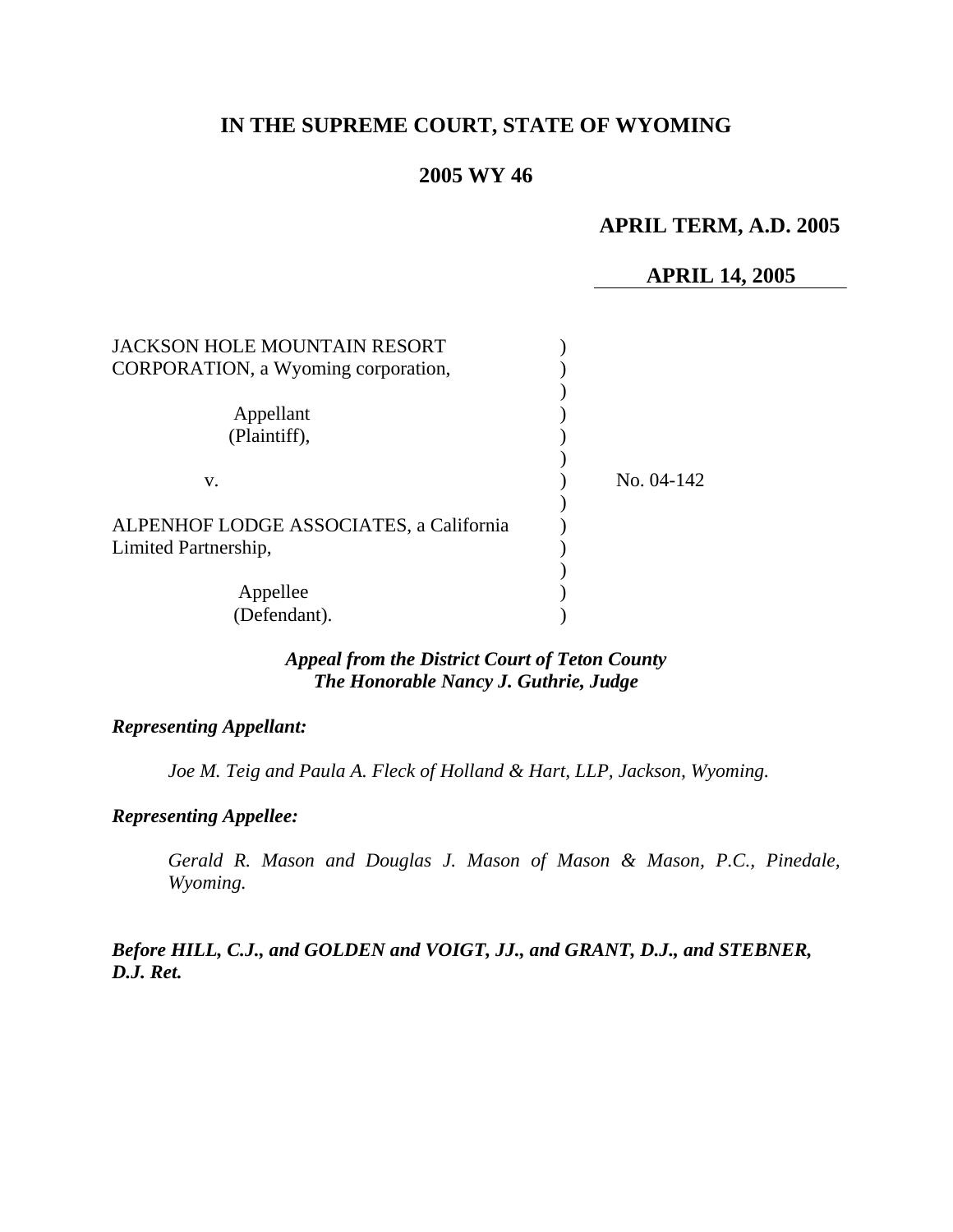### **VOIGT, Justice.**

[¶1] This is an appeal from a declaratory judgment entered against the servient owner in an easement dispute. We affirm.

### *ISSUES*

[¶2] We will restate the issues as follows:

1. Is the owner of land burdened by a defined-width easement prohibited from making temporary use of the land by *Lamb v. Wyoming Game and Fish Com'n,* 985 P.2d 433 (Wyo. 1999)?

2. Does the proposed use of the land burdened by the defined-width easement substantially interfere with the dominant owner's reasonable use of the easement?

## *FACTS*

[¶3] Jackson Hole Mountain Resort Corporation (the appellant) owns certain property in Teton County. In 1975, the appellant sold adjacent property to Rusticana, Inc. (Rusticana), also granting to Rusticana an easement over the appellant's property as follows:

> Seller hereby agrees to grant to purchaser an easement of 20 feet width along the west side of Lot 2, Tracts X and Y, for the purpose of constructing a walkway not to exceed 6 feet in width.

In 1988, Rusticana sold the property and its easement rights to Alpenhof Lodge Associates (the appellee).

[¶4] The appellant developed plans for certain improvements to its property, which plans included "encroachment" upon the easement. The appellee objected to the project and, when the dispute could not be resolved, the appellant filed this declaratory judgment action.<sup>[1](#page-1-0)</sup> The appellant sought summary judgment on the ground that, as servient owner, it had retained the right to use the easement in any manner that did not substantially interfere with the appellee's use of the easement. *See Bard Ranch Co. v. Weber,* 557 P.2d 722, 730 (Wyo. 1976). Attached to the summary judgment motion was the affidavit of the project's architect,

<span id="page-1-0"></span>|<br>|<br>|

Any person interested under a deed, will, written contract or other writings constituting a contract, or whose rights, status or other legal relations are affected by the Wyoming constitution or by a statute, municipal ordinance, contract or franchise, may have any question of construction or validity arising under the instrument determined and obtain a declaration of rights, status or other legal relations.

Wyo. Stat. Ann. § 1-37-103 (LexisNexis 2003).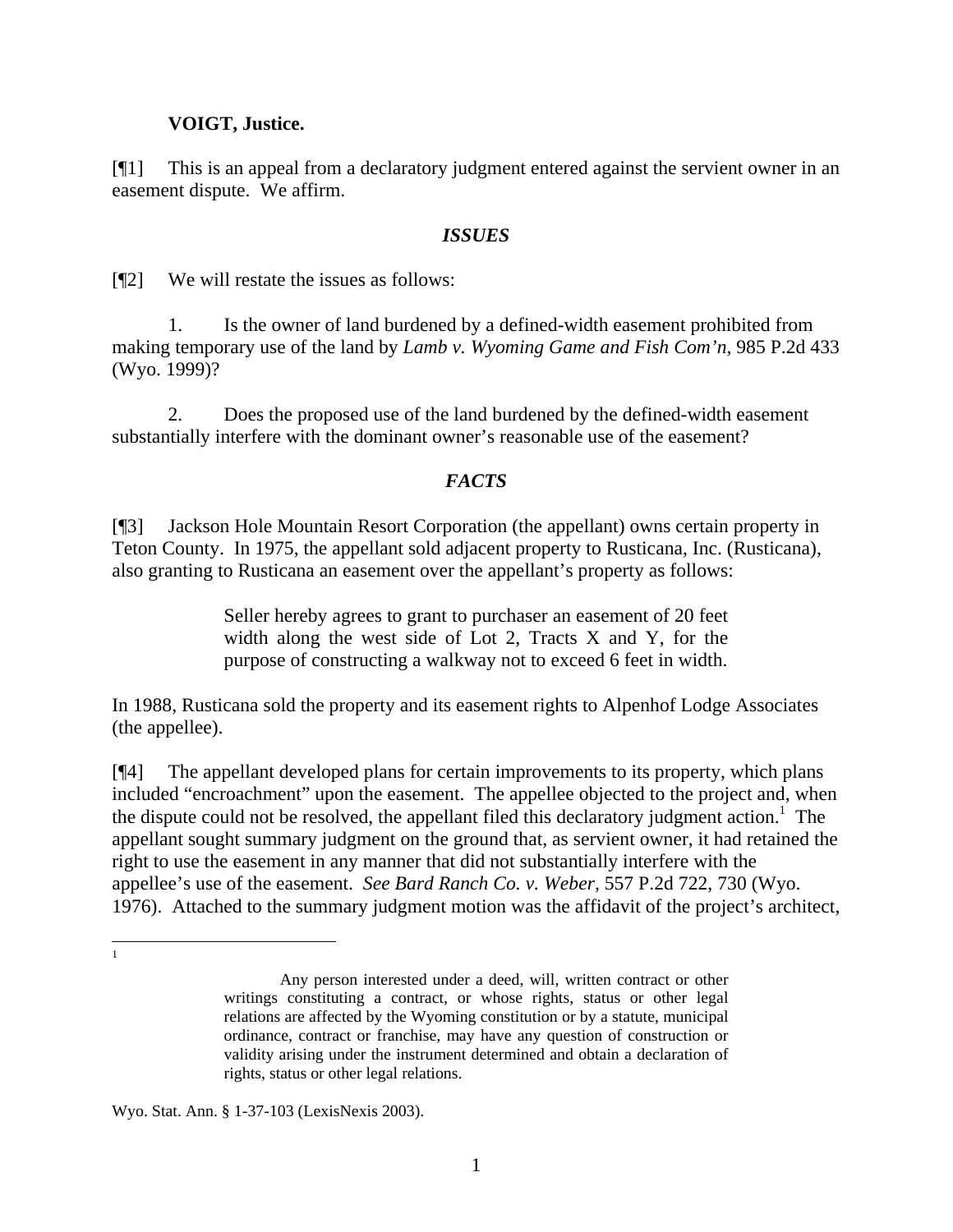describing the "encroachment" as a building overhang nine feet above ground, supported by nine columns.

[¶5] The appellee responded with its own motion for partial summary judgment directed specifically to the issue of the support columns. A reply affidavit of the project's architect stated that the overhang would extend only ten feet into the twenty-foot wide easement. The appellee then filed the affidavit of another architect, contending that an overhang nine feet high would not leave sufficient clearance for the appellee's proposed walkway. After a hearing, the district court denied the appellant's motion and granted partial summary judgment to the appellee, finding that the support columns would be an inappropriate encroachment on the easement. The appellant then filed a motion for leave to amend its complaint to substitute a cantilevered structure unsupported by columns.<sup>[2](#page-2-0)</sup>

[¶6] In preparing for trial, the appellee deposed the appellant's architect. The appellee then filed another motion for partial summary judgment in regard to the following additional "encroachments" discovered during that deposition:

- (a) The roof of the basement will extend out into the easement for 10 feet and will be above the surface for the entire length of the easement. . . .
- (b) The roof will be used as a concrete sidewalk with two sets of stairs, handrails and supporting walls between the level of the sidewalk and the surface of the easement. . . . There is also a proposed concrete pad at the north end of the walkway. . . .
- (c) Trees will be planted in the remaining ten feet of the easement. . . .
- (d) The grade of the surface of the easement from east to west will be permanently changed to accommodate the sidewalk and to thereby move all of the slope originally in the 20 feet width to the remaining 10 feet of width. . . .
- (e) The grade of the south portion of the easement will be permanently changed to accommodate a roadway requiring cuts and fills. The roadway will be paved with asphalt. . . .

<span id="page-2-0"></span><sup>2</sup> In anticipation of the motion for leave to amend complaint, the district court's summary judgment ruling included a finding that "reasonably contestable issues" remained concerning the overhang, even if cantilevered. Leave to amend was subsequently granted.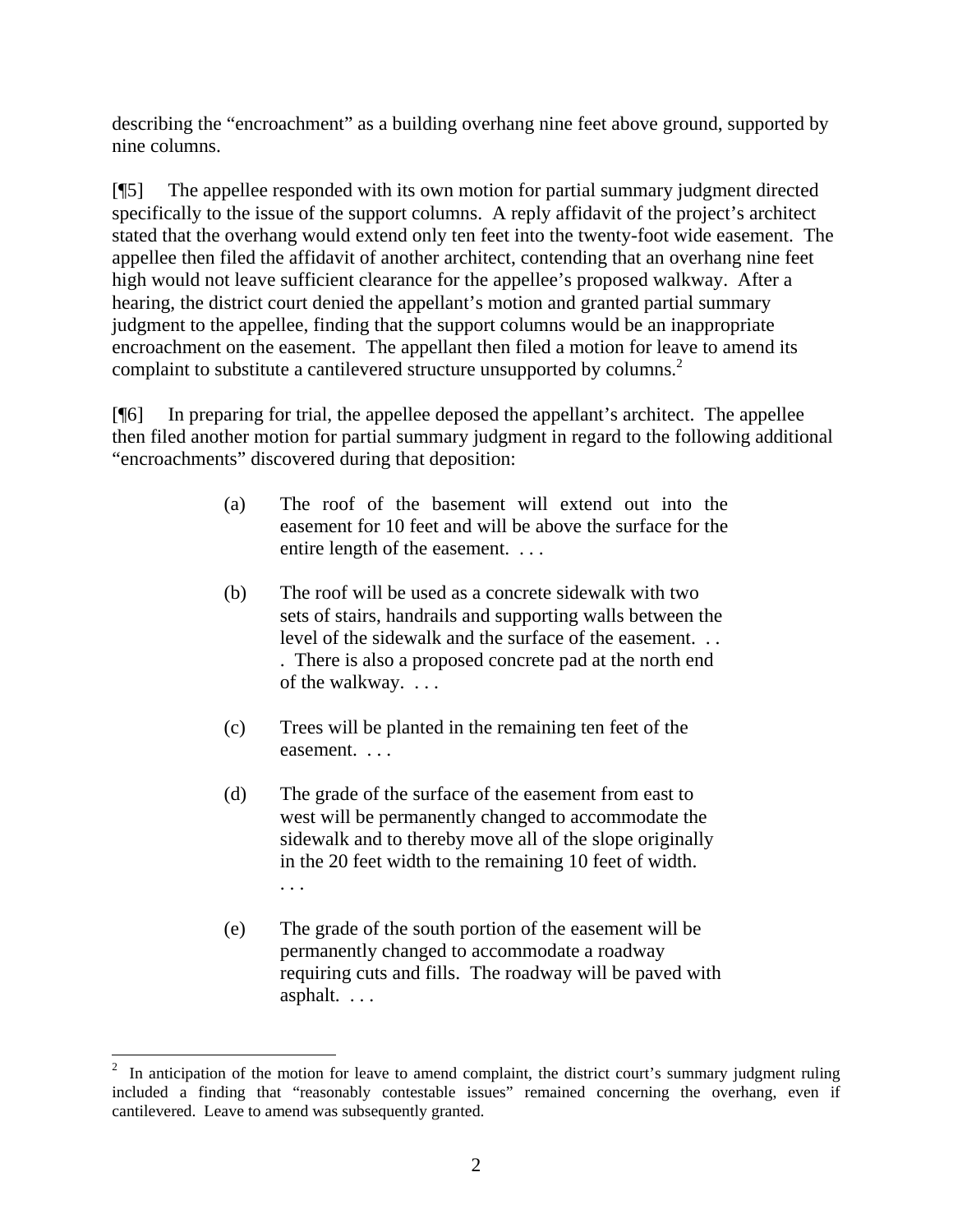- (f) The east length of the easement will be excavated, during construction, to a depth of at least three feet for installation of several underground utilities. . . . Repair or maintenance of those utilities may require future excavation.
- (g) Scaffolding may have to be erected at a width of 15 feet into the easement during construction and for any future maintenance of the cantilevered portions of the construction. . . .
- (h) The roof slopes are designed to deliver snow and waste water into the uncovered remaining 10 feet width of the easement. Waste water from the roof will be guttered but waste water (rain) from the side of the building will be directed into said ten feet. No plan exists for handling this water. Future, but not present plans, will purportedly seek to hold all of the snow on the roof, . . . but until a specific plan is designed and approved, its effectiveness cannot be judged. [N]o changes to the plans other than removal of the columns are contemplated. . . . At any rate, no waste water or snow should be allowed to be diverted onto the surface of the easement.
- (i) The construction of the basement will require excavation for more than ten feet into the easement.

[¶7] After a bench trial, the district court issued detailed findings of fact and conclusions of law and entered judgment in favor of the appellee. The district court found the easement language to be unambiguous and then made the following individual findings:

1. Construction of a proposed fire lane angling across the southern portion of the easement would require significant modification of natural grade, would result in a retaining wall across the easement that would be a substantial barrier to use of the easement as a walkway, and would violate the appellee's rights in the easement.

2. Excavation of the basement and construction of the cantilevered structure would require total obstruction of the easement for a period of eighteen to nineteen months and would violate the appellee's rights in the easement.

3. The proposed basement would extend ten feet into the twenty-foot wide easement for the entire length of the building, would have a concrete roof to be utilized as a sidewalk, would require steps and cheek walls and rails, would operate as a barrier between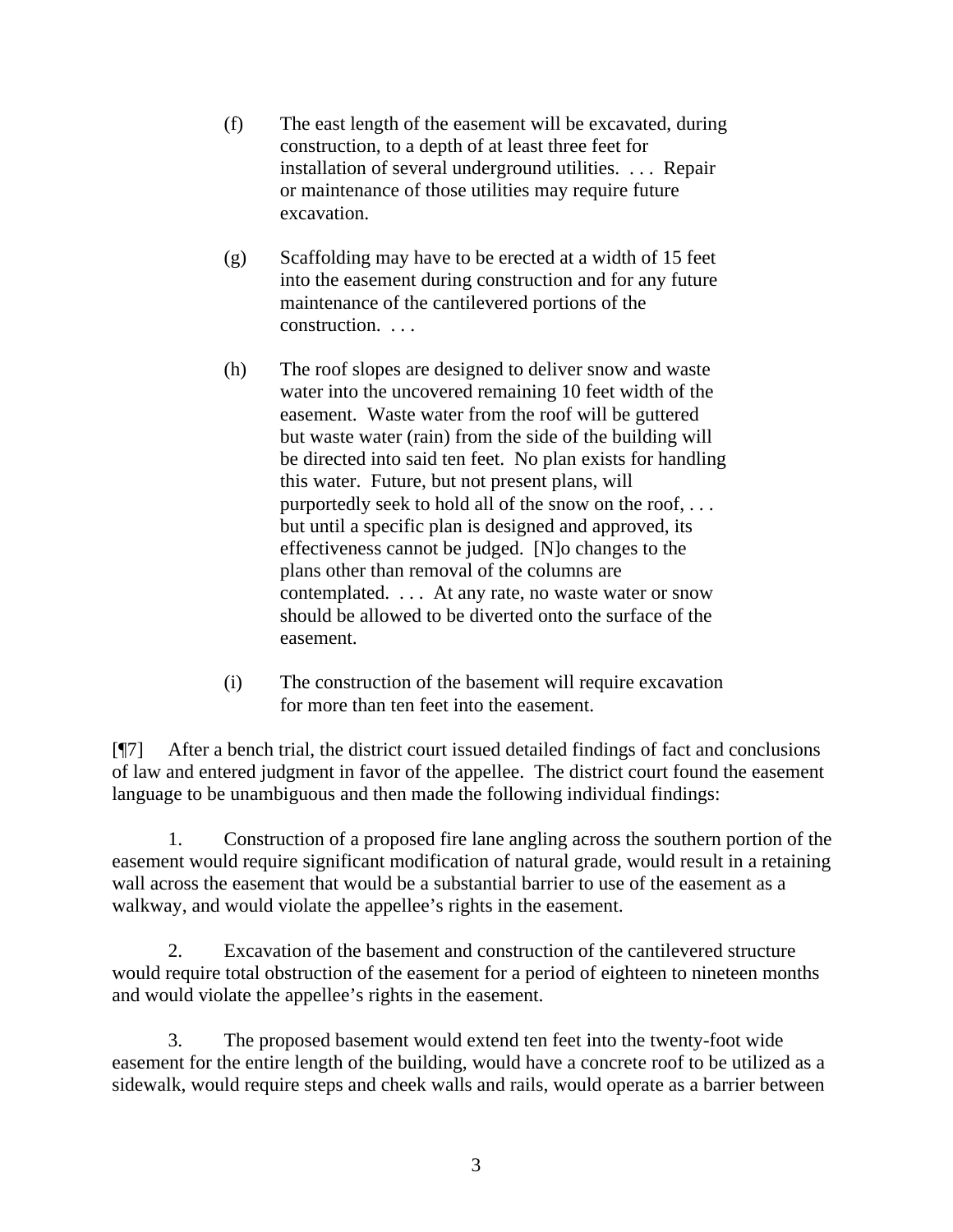the sidewalk and the backfilled grade, would be above finished grade, and would violate the appellee's rights in the easement.

4. The project would drastically change the natural grade of the easement because the fire lane would require a cut bank and leveling with a retaining wall, and because the basement roof/sidewalk would require leveling of half the easement with the remainder made much steeper, which would substantially impair the use of the remaining portion by the appellee, and would violate the appellee's rights in the easement.

5. The placement of underground utilities in the half of the easement not taken up with the proposed basement may require surface facilities, which surface facilities would violate the appellee's rights in the easement, as would future repair and maintenance of the underground utilities if such would disrupt surface use.

6. The proposed planting of trees and shrubs in the half of the easement not taken up with the proposed basement would violate the appellee's rights in the easement.

7. The proposed cantilevered building would substantially restrict natural light to the easement area and, if the appellee constructs a meandering walkway that utilizes the entire width of the easement, would make the use of the easement substantially less convenient and beneficial to the appellee.

8. The roof design of the proposed building will divert water and snow onto the half of the easement not taken up with the proposed structure and ameliorative devices should be required to avoid that result.

9. The appellee's proposed ADA-compliant meandering walkway requires the entire twenty-foot width of the easement and may require elevation above present grade in some areas, is an appropriate use of the easement so long as the walkway surface does not exceed six feet, and does not exceed the appellee's rights in the easement.

[¶8] Based upon these findings of fact, the district court then reached the following conclusions of law:

> 17. [The appellee] is entitled to the unencumbered use of the entire surface of the easement. The [appellant's] right to use the easement in any way that does not substantially interfere with the purpose of the easement under *Bard Ranch Co. v. Weber,* 557 P2d 722 (Wyo. 1976) does not allow the placement of any permanent or temporary objects on the surface of the easement under the doctrine of *Lamb v. Wyoming Game and Fish, supra.* The placement of objects on the surface of the easement, as proposed by [the appellant], is a substantial interference with [the appellee's] rights in the defined easement area.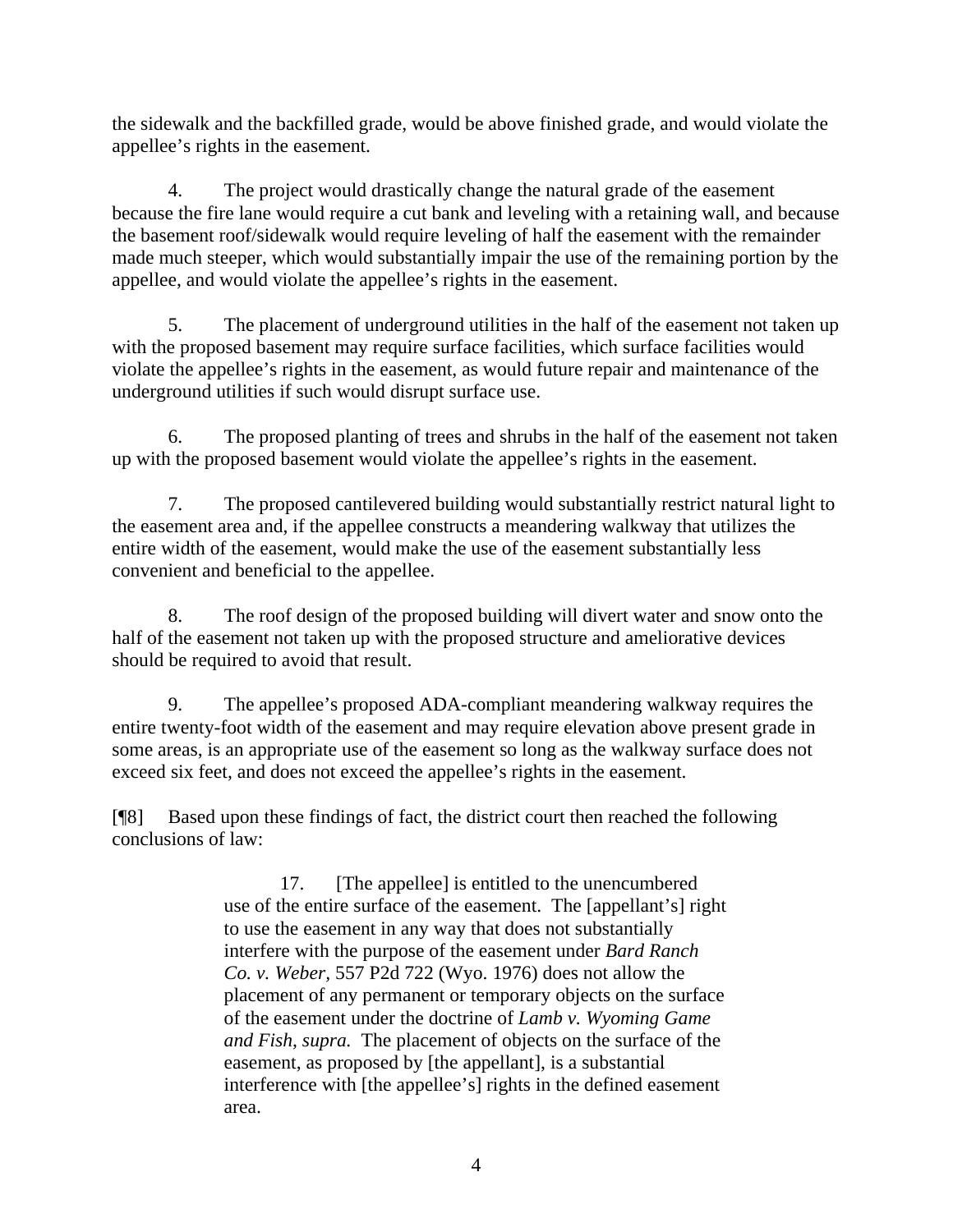18. [The appellant] is generally entitled to make use of the surface of the easement in ways which are consistent with [the appellee's] rights. For instance, [the appellant] can use any walkway constructed by [the appellee] on the surface of the easement for passage of its guests up and down the hill.

19. The easement, even though it contemplates the ultimate establishment of a 6 foot wide walkway, is not a floating easement. The easement location is established, its length and width are determined, and the location of the walkway within the easement is a matter of discretion for the [appellee] to determine. The failure of the [appellee] to define that walkway to the present time does not terminate or change its rights therein, nor is [the appellant] entitled to designate the location of the walkway on the easement surface.

20. [The appellant] is entitled to make use of the subsurface so long as doing so does not interfere with [the appellee's] rights on the surface. The obstruction of the easement area for excavation, and the drastic change of natural grade caused by the subsurface construction are examples of subsurface uses that do substantially interfere with [the appellee's] rights on the surface, and therefore, are prohibited. The placement of underground utilities might be permitted, if they would not result in present or future obstruction of the surface of the easement.

21. The [appellant] is entitled to make use of the air above the easement, again so long as that does not constitute a substantial interference with [the appellee's] use of the surface. Anything which renders the use of the surface of the easement less convenient and beneficial to [the appellee] in some substantive way is a substantial interference. The almost total loss of natural light, for instance, by the very low 9 foot overhang, violates [the appellee's] rights to use the surface. It may be that an overhang two or three stories above the surface would not constitute a substantial interference. That issue is not presently before the Court.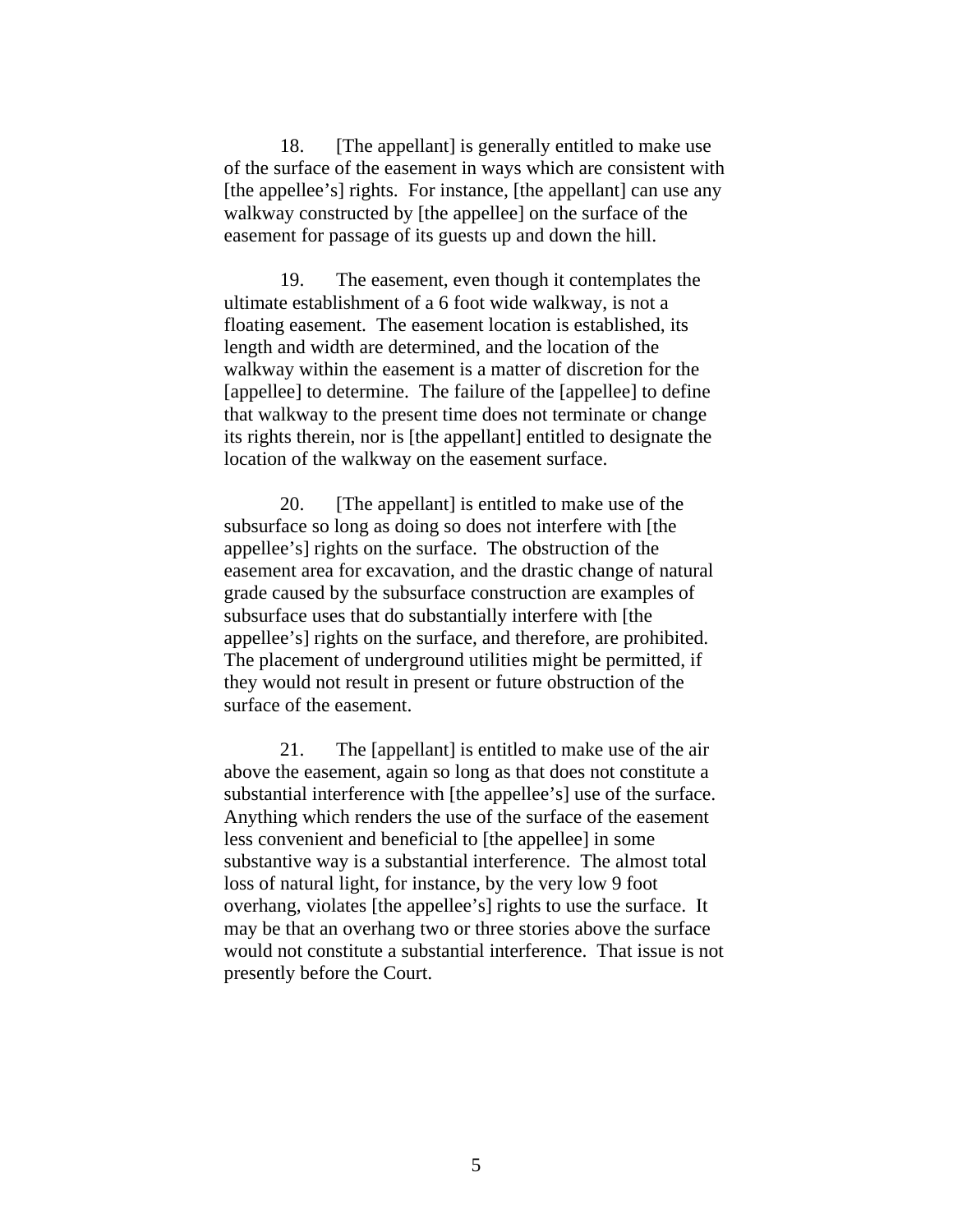#### **STANDARD OF REVIEW**

[¶9] The appellant appealed from the findings of fact, conclusions of law, and judgment entered after the bench trial, but not from the summary judgment orders. We review a district court's findings and conclusions after a bench trial under the following standard:

> "We review the trial court's conclusions of law *de novo.* The trial court's findings of fact are subject to the clearly erroneous standard:

> > 'The factual findings of a judge are not entitled to the limited review afforded a jury verdict. While the findings are presumptively correct, the appellate court may examine all of the properly admissible evidence in the record. Due regard is given to the opportunity of the trial judge to assess the credibility of the witnesses, and our review does not entail re-weighing disputed evidence. Findings of fact will not be set aside unless they are clearly erroneous. A finding is clearly erroneous when, although there is evidence to support it, the reviewing court on the entire evidence is left with the definite and firm conviction that a mistake has been committed.'

Also, in reviewing a trial court's findings of fact,

'we assume that the evidence of the prevailing party below is true and give that party every reasonable inference that can fairly and reasonably be drawn from it. We do not substitute ourselves for the trial court as a finder of facts; instead, we defer to those findings unless they are unsupported by the record or erroneous as a matter of law.

We affirm the trial court's findings if there is any evidence to support them."

*Carlson v. Flocchini Investments,* 2005 WY 19, ¶ 10, 106 P.3d 847, 852 (Wyo. 2005) (*quoting Life Care Centers of America, Inc. v. Dexter,* 2003 WY 38, ¶ 7, 65 P.3d 385, 389 (Wyo. 2003) (citations omitted)).

#### **DISCUSSION**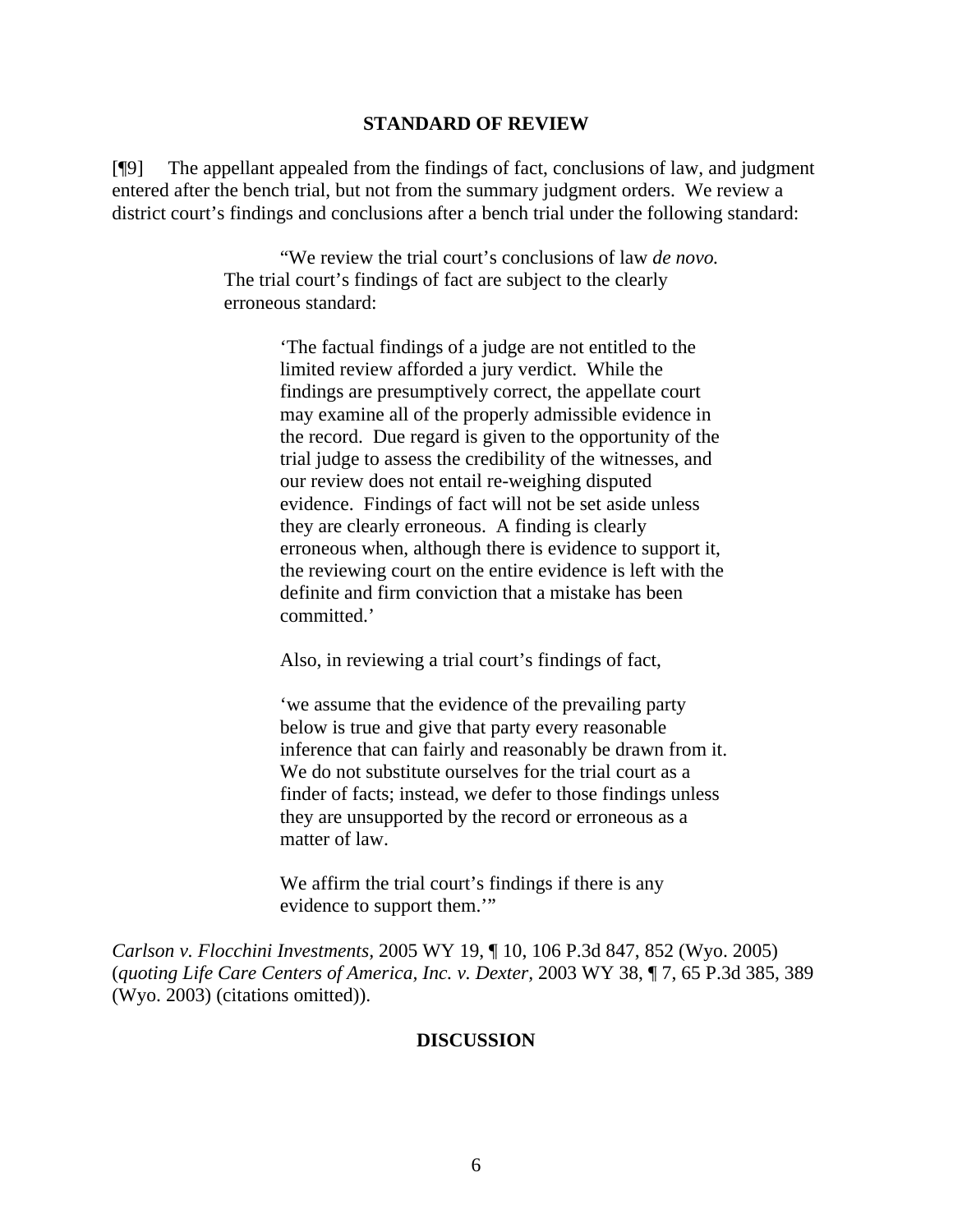[¶10] We will first establish the legal context for this discussion. Nearly thirty years ago, we set forth a general statement as to the competing rights of the owners of the dominant estate and of the servient estate when an easement has been created:

> "\* \* \* An owner of land who grants a right of way over it conveys nothing but the right of passage and reserves all incidents of ownership not granted; he may make any use of his land that does not interfere substantially with the created easement. [Citing cases]" *Edwards v. Julian,* 192 Pa.Super. 121, 159 A.2d 547, 549 (1960).

\* \* \* "[A]ny incident of ownership not inconsistent with easement and enjoyment of same is reserved to the grantor." 2 Thompson on Real Property (1961 Repl., 1976 Supp.) p. 70.

Both owners possess rights and each must as far as possible respect the other's use. As stated in 25 AmJur2d Easements and Licenses § 72, p. 478:

> "\* \* \* Though the rights of the easement owner are paramount, to the extent of the easement, to those of the landowner, the rights of the easement owner and of the landowner are not absolute, irrelative and uncontrolled, but are so limited, each by the other, that there may be a due and reasonable enjoyment of both the easement and the servient tenement. The owner of the easement is said to have all rights incident or necessary to its proper enjoyment, but nothing more. And, if he exceeds his rights either in the manner or in the extent of its use, he becomes a trespasser to the extent of the unauthorized use."

*Bard Ranch Co.,* 557 P.2d at 730. And further, "'[t]he rights of any person having an easement in the land of another are measured and defined by the purpose and character of the easement.'" *Id.* at 731 (*quoting* 25 Am.Jur.2d *Easements and Licenses* § 72 at 478).

[¶11] With access easements, the general rule is that the question of the reasonableness of a restriction upon use of the easement is a question of fact. *White v. Allen,* 2003 WY 39, ¶ 13, 65 P.3d 395, 399-400 (Wyo. 2003). In *White,* the owners of the servient estate placed gates at each end of an access easement. This Court held that "[w]hether such gates are reasonably necessary to the servient estate, or constitute an unreasonable inconvenience to the dominant estate, are questions of fact to be resolved by the fact finder in the light of all the evidence that may be presented by the parties." *Id.* at ¶ 16, 65 P.3d at 400. Reasonableness, however, is not the controlling factor where the "location, width, and length of the easement" is specified: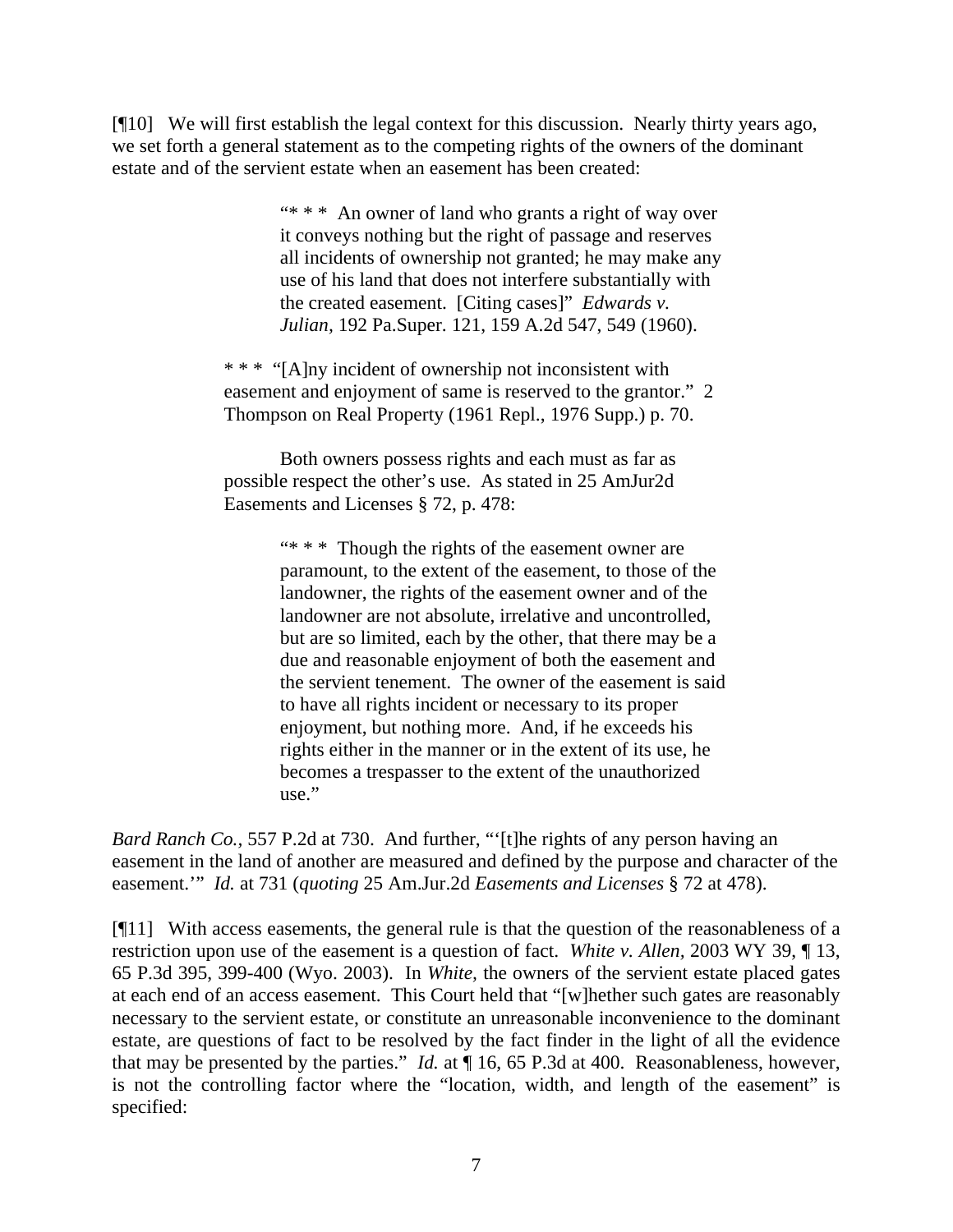The landowners contend that the easements should be limited to the area reasonably necessary to walk along the river and fish. We do not agree. Generally, the owner of an easement has the right to the area or strip having definite boundaries unhampered by structures and objects placed thereon. . . . This rule applies even when the structures do not "obstruct" the easement holder's use of the easement, ... and what is reasonable or necessary is not decisive.

*Lamb,* 985 P.2d at 437. The general rule is that "the easement holder 'has the right to use the full width of the area or strip having definite boundaries unhampered by obstructions placed thereon.'" *Id.* at 438 (*quoting Flower v. Valentine,* 135 Ill.App.3d 1034, 90 Ill.Dec. 703, 482 N.E.2d 682, 687 (1985)). More particularly,

> [b]ecause the length, width, and location of the easements are defined with specificity, the district court did not err in concluding that the landowners must remove the structures and other objects from the easements. Our ruling should not be read to preclude the landowners from using their land within the easements in any manner consistent with the purpose of the fishing easements. *Bard Ranch Co. v. Weber,* 557 P.2d 722, 730 (Wyo.1976). However, appropriate use does not include the placement of permanent structures and other objects. If the landowners were permitted to do so, they would be given license to retake the easements in a piecemeal fashion. We will not permit such a result.

*Lamb*, 985 P.2d at 438.

[¶12] The appellant contends that the district court made two legal errors in applying the law to the facts in this case. First, the appellant argues that the district court erred in ruling that *Lamb* prohibited even the *temporary* use or disturbance of the easement by appellant. This allegation has reference to the conclusion of law identified as number seventeen above, in which the district court said that the appellant's "right to use the easement in any way that does not substantially interfere with the purpose of the easement . . . does not allow the placement of any permanent or temporary objects on the surface of the easement under the doctrine of *Lamb*[.]"

[¶1[3](#page-8-0)] Indeed, *Lamb* dealt with obstructions<sup>3</sup> that might be characterized as permanent, and did not go so far as to say that the servient owner could not, in any case, even temporarily

<span id="page-8-0"></span> 3 "[A] deck, a trailer, a clothesline, a rock pile, a fire pit, a satellite dish, a metal shed, a root cellar, garbage, fences, gardens, wood piles, wooden spools, water pumps, and some 50-gallon drums." *Lamb,* 985 P.2d at 436.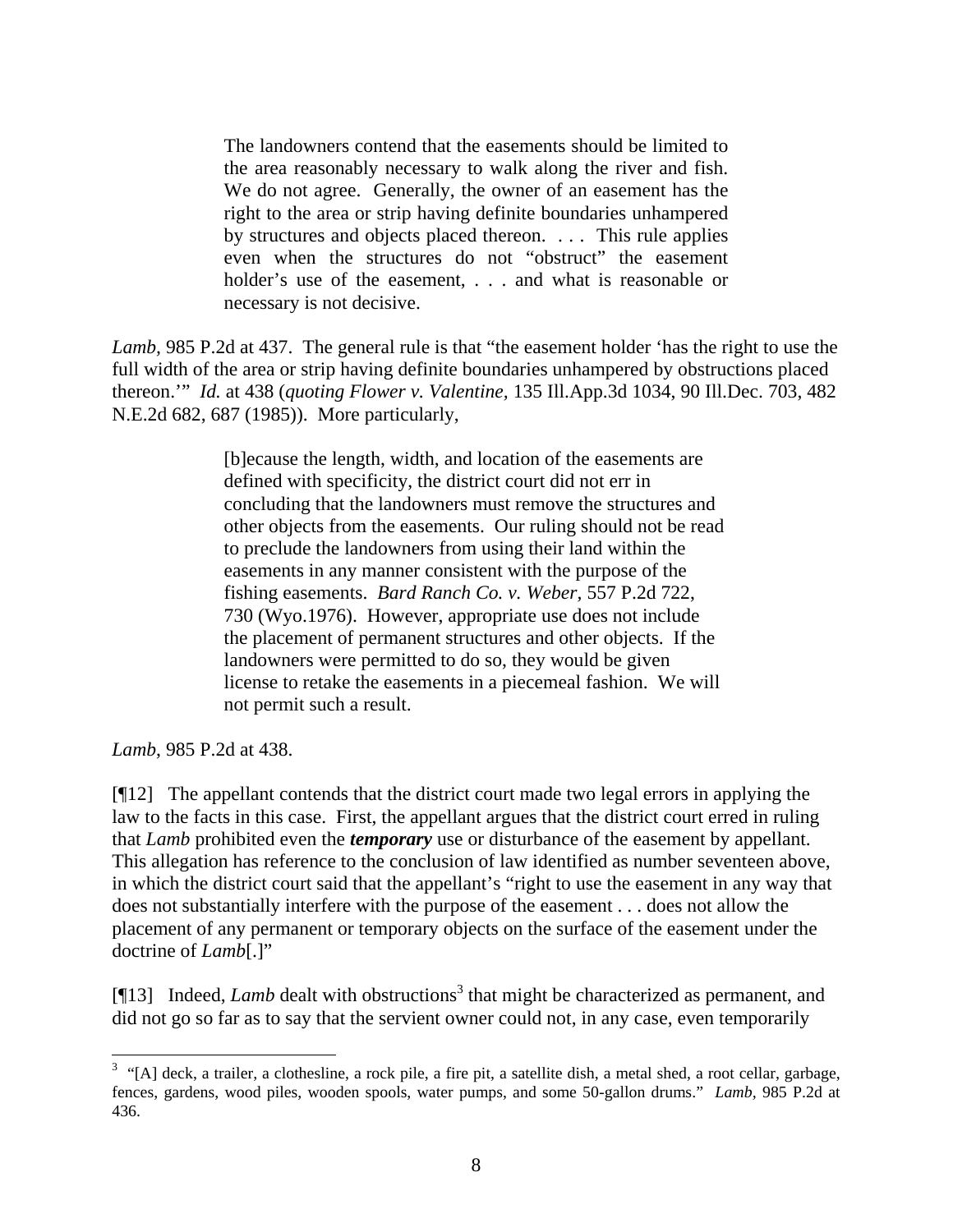block or impede the dominant owner's use of a defined-area easement. We believe, however, that the appellant's reading of the findings of fact and conclusion of law in this case is too broad. While the district court did reach the conclusion mentioned above, that conclusion was immediately followed by this sentence: "The *placement of objects* on the surface of the easement, *as proposed by [the appellant]*, is a substantial interference with [the appellee's] rights in the defined easement area." (Emphasis added.) We read the full language of this conclusion of law as being limited to the facts then before the district court, and in particular, to placement of the objects described in the appellant's proposed project, rather than a broad statement that no use, even temporary, is allowed. Furthermore, rather than dealing generically with "any temporary use," the district court was dealing solely and specifically with an identified construction period of eighteen to nineteen months. In its second finding, the district court identified total obstruction of the easement for a period of eighteen to nineteen months as the feature that would violate the appellee's rights. That is far from being a statement that any temporary use is prohibited.

[¶14] The district court's second error of law, as alleged by the appellant, was application of an inappropriate legal standard in evaluating the appellant's proposed project. The appellant contends that *Bard Ranch Co.*, 557 P.2d at 730, provides the correct standard: the servient owner "may make any use of his land that does not interfere substantially with the created easement." The appellant alleges that the district court erred by applying a lesser standard: that any use by the servient owner that makes the dominant owner's use "less beneficial and convenient" is prohibited.

[¶15] Once again, we must examine the district court's findings and conclusions to determine what standard actually was applied. It is true that, in the finding of fact labeled number seven above, the district court did use the phrase "less convenient and beneficial" in describing the effect of the proposed cantilevered building on the appellee's use of the easement. And it is also true that the district court made the following statement in its conclusion of law number twenty-one above: "Anything which renders the use of the surface of the easement less convenient and beneficial to [the appellee] in some substantive way is a substantial interference." It is noteworthy, however, that the full phrase in the questioned finding of fact was "substantially less convenient and beneficial," making it the equivalent of the "substantial interference" mentioned in the conclusion of law. Clearly, the district court did not abandon the concept of substantial interference articulated in *Bard Ranch Co.*  Indeed, in its first finding of fact, the district court quoted the substantial interference standard of *Bard Ranch Co.,* and its findings and conclusions are replete with references to the substantiality of the harm: "substantial barrier," "substantially impair," "substantially restrict," "substantially less convenient and beneficial," "substantial interference," "substantially interfere," "substantial interference," "in some substantial way," and "substantial interference."

[¶16] It appears to us that, when taken as a whole, the district court's findings of fact and conclusions of law clearly show the application of a "substantial interference" standard in evaluating the impact of the appellant's proposed structure on the appellee's use of the easement. It is equally evident, however, that the district court recognized that this was not a